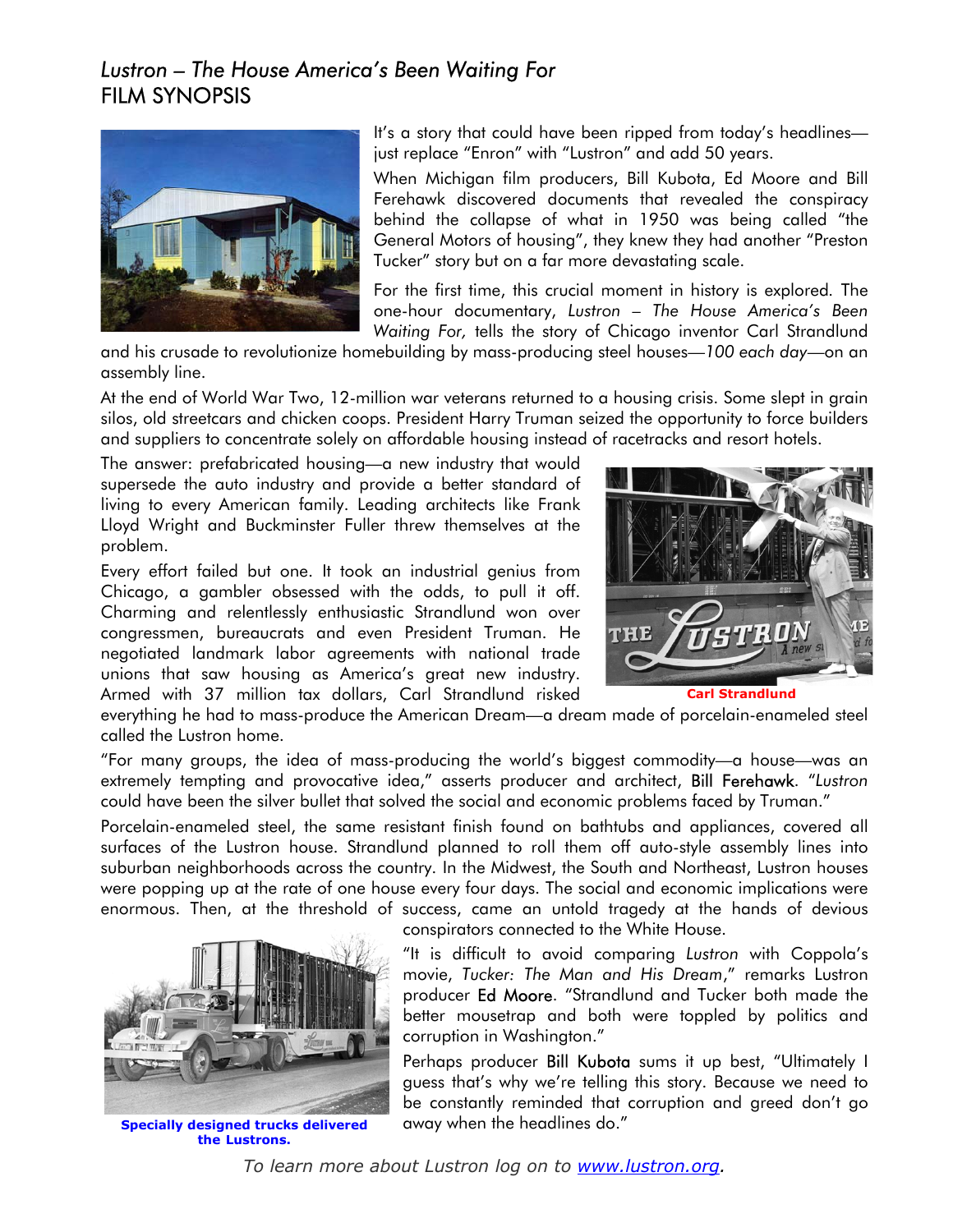## Lustron: *Fact Sheet*









- July 1947: Carl Strandlund and Lustron Corporation receive their first government loan for \$15.5 million.
- Between 1948 and 1950, Lustron Corp. erected more than 2,500 homes east of the Rocky Mountains.
- By June 1950, Lustron owes the federal government \$ 37.5 million in taxpayer money when it is declared . bankrupt and auctioned off for pennies on the dollar
- Carl Strandlund dies on December 24, 1974.
- February 2002: KDN Videoworks, Inc. from Madison H eights, Michigan, partners with WOSU.TV (PBS) in Columbus, Ohio.
- The producers receive a grant from Chicago's p restigious Graham Foundation.
- *Lustron The House America's Been Waiting For* premieres i n Columbus in November 2002.
- The Graham Foundation screened *Lustron* to an overflowing crowd in March 2003.
- March 2003: WorldFest Houston, awarded the Platinum Remi, Research & Writing.
- April 2003: Received Ohio Valley Emmy Award for Documentary
- · July 2003: Awarded Cine Golden Eagle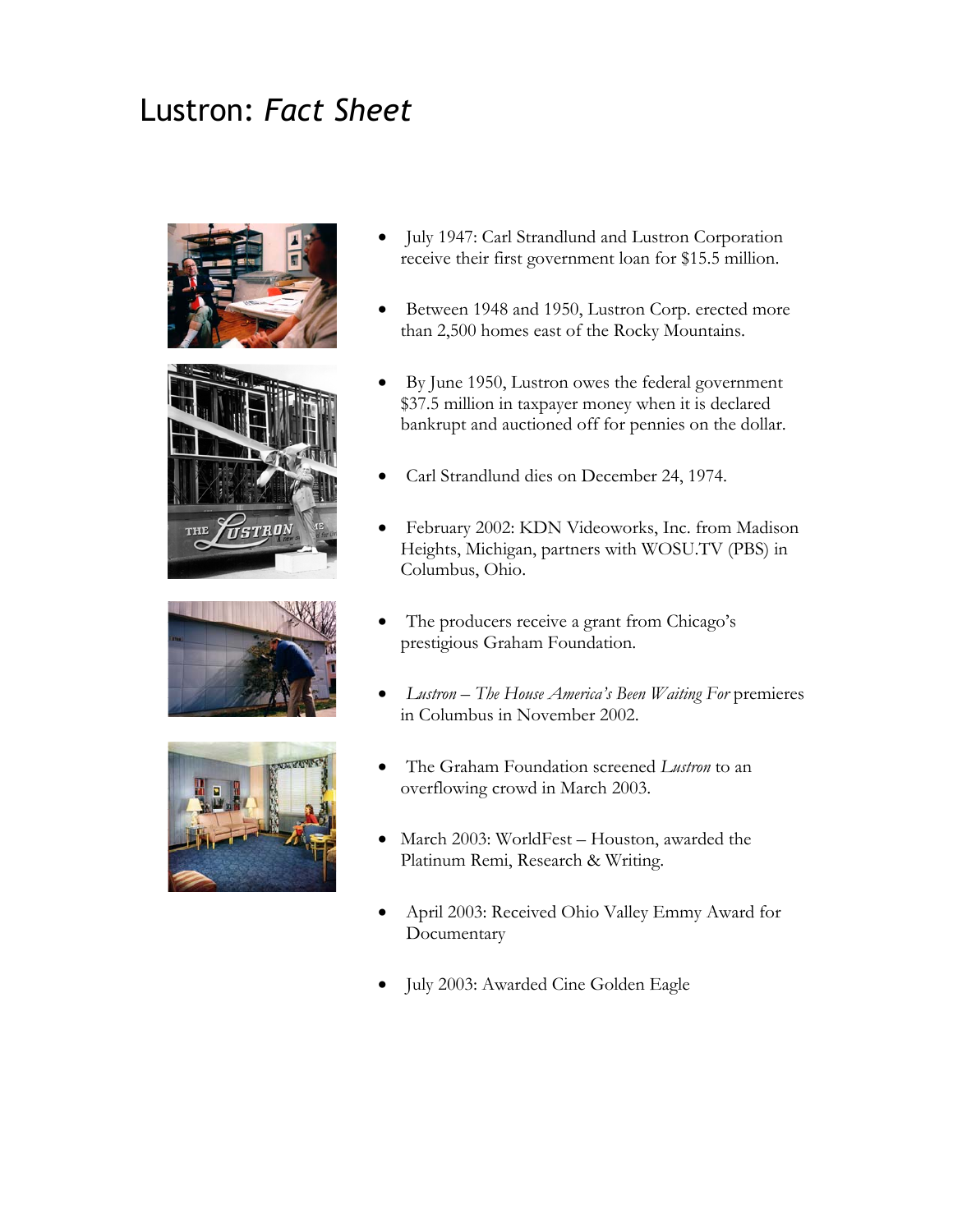## **L USTRON :** *P RODUCTION TEAM*

Bill Kubota is a founding partner of KDN Videoworks in Detroit. He has received numerous awards for television news producing and has earned the reputation as one of the Midwest's most respected television news producers and video photographers. His work has appeared on such programs as NBC Dateline, ABC World News Tonight and PBS Frontline.



In 1988, Bill founded KDN with the intention to produce documentary projects. It took seven years to realize that dream but KDN launched its first documentary project: *Lustron – The House America's Been Waiting For*, winner of the 2003 Emmy award and will be nationally broadcast on PBS in November 2003. Bill's latest endeavor is a documentary about a Japanese-American war hero. It is entitled *Most Honorable Son – Ben Kuroki's Amazing War Story.*

You can email Bill at [bill.kubota@kdnvideo.com](mailto:bill.kubota@kdnvideo.com).

Awards & Grants: Cine Golden Eagle Emmy Award – Ohio Valley Region WordFest Houston – Platinum Award ITVA Silver Reel RTNDA Documentary Award MI/Associated Press Award MI/UPI Award Detroit Press Club Award Graham Foundation grant recipient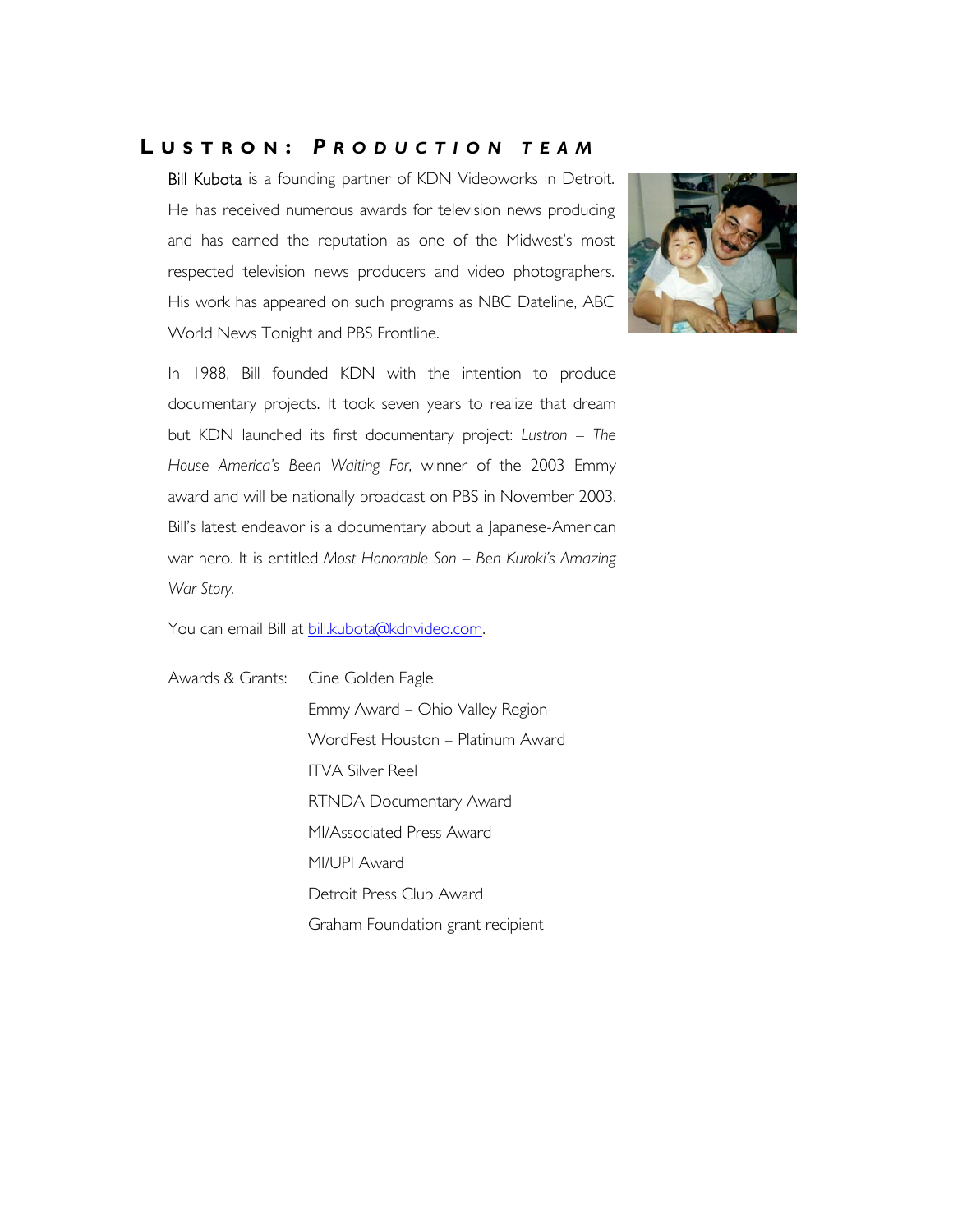Bill Ferehawk is part of the Emmy award winning team that researched, produced and wrote *Lustron - The House America's Been Waiting For*, and is currently researching another documentary focusing on urban renewal and community development corporations.



Bill is also professionally trained as an architect with a strong background in process driven architecture, community development and affordable housing issues. He is a graduate of the University of California, Berkeley and Yale School of Architecture.

Bill lives in Los Angeles and enjoys playing the ukulele with his five year old son and two year old daughter.

You can email Bill at [Ferehawk@aol.com](mailto:Ferehawk@aol.com).

Awards & Grants: Cine Golden Eagle Emmy Award – Ohio Valley Region WordFest Houston – Platinum Award Two-time Graham Foundation grant recipient